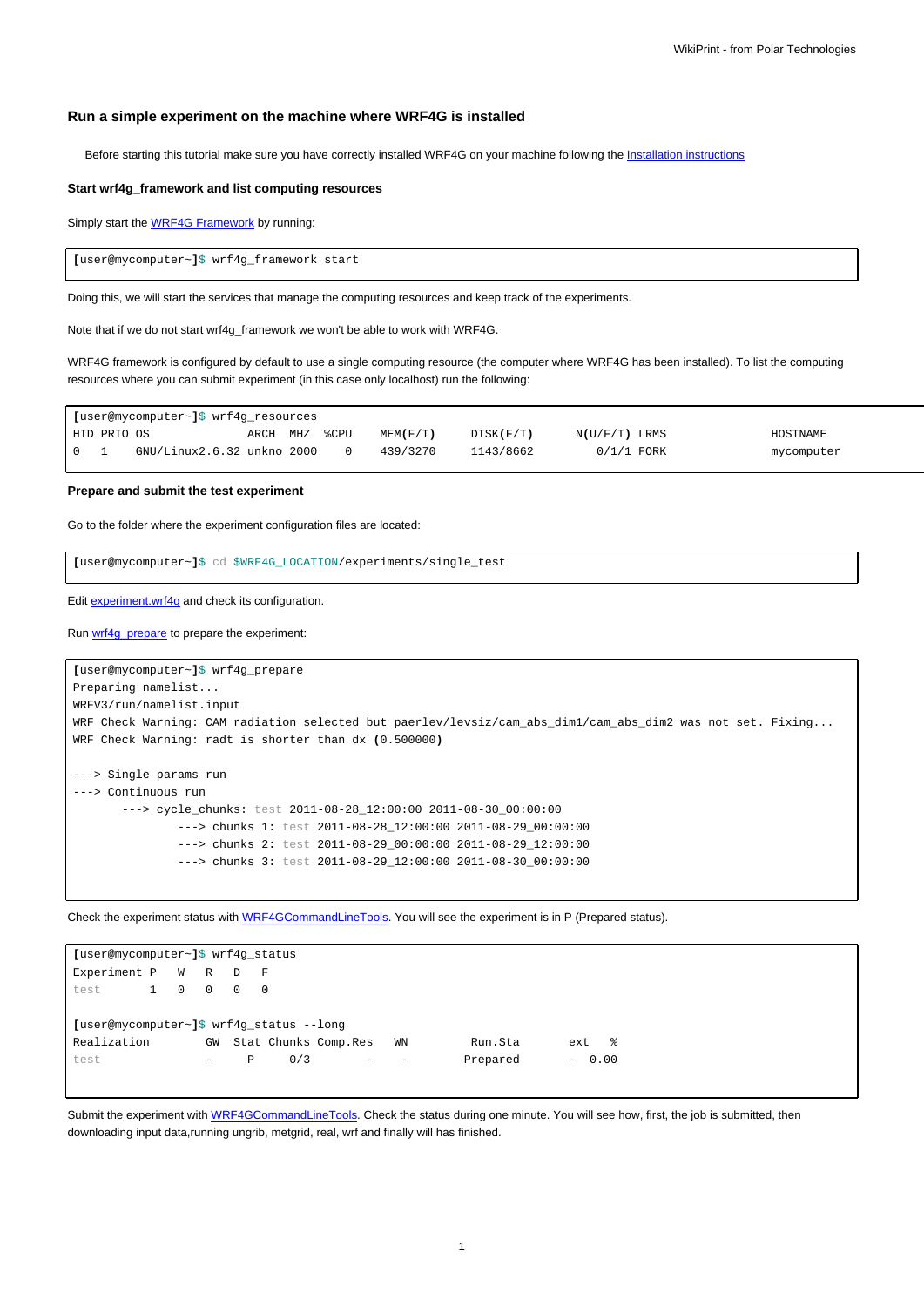| [user@mycomputer~]\$ wrf4g_submit        |          |                      |         |                             |                          |                     |                      |  |  |
|------------------------------------------|----------|----------------------|---------|-----------------------------|--------------------------|---------------------|----------------------|--|--|
| Submitting realization: "test"           |          |                      |         |                             |                          |                     |                      |  |  |
| Submitting Chunk 1:                      |          |                      |         | 2011-08-28 12:00:00         |                          | 2011-08-29_00:00:00 |                      |  |  |
| Submitting Chunk 2:                      |          |                      |         | $2011 - 08 - 29 - 00:00:00$ |                          | 2011-08-29 12:00:00 |                      |  |  |
| Submitting Chunk 3:                      |          |                      |         | 2011-08-29 12:00:00         |                          | 2011-08-30 00:00:00 |                      |  |  |
|                                          |          |                      |         |                             |                          |                     |                      |  |  |
| [user@mycomputer~]\$ wrf4g_status        |          |                      |         |                             |                          |                     |                      |  |  |
| Experiment P<br><b>W</b>                 | R        | D<br>F               |         |                             |                          |                     |                      |  |  |
| $\circ$<br>$\mathbf{1}$<br>test          | $\Omega$ | $\Omega$<br>$\Omega$ |         |                             |                          |                     |                      |  |  |
|                                          |          |                      |         |                             |                          |                     |                      |  |  |
| [user@mycomputer~]\$ wrf4g_status --long |          |                      |         |                             |                          |                     |                      |  |  |
| Realization                              |          |                      |         | GW Stat Chunks Comp.Res     | WN                       | Run.Sta             | $\frac{9}{6}$<br>ext |  |  |
| test                                     | $\Omega$ | W <sub>1/3</sub>     |         |                             | $\overline{\phantom{m}}$ | Submitted           | $-0.00$              |  |  |
|                                          |          |                      |         |                             |                          |                     |                      |  |  |
| [user@mycomputer~]\$ wrf4g_status --long |          |                      |         |                             |                          |                     |                      |  |  |
| Realization                              |          |                      |         | GW Stat Chunks Comp.Res     | WN                       | Run.Sta             | $\frac{9}{2}$<br>ext |  |  |
| testc                                    | $\Omega$ |                      | $R$ 1/3 | mycomputer sipc18           |                          | real                | $-0.00$              |  |  |
|                                          |          |                      |         |                             |                          |                     |                      |  |  |
| [user@mycomputer~]\$ wrf4g_status --long |          |                      |         |                             |                          |                     |                      |  |  |
| Realization                              |          |                      |         | GW Stat Chunks Comp.Res     | WN                       | Run.Sta             | န္<br>ext            |  |  |
| testc                                    | $\Omega$ | $\mathbb{R}$         | 1/3     | mycomputer sipc18           |                          | real                | $-0.00$              |  |  |
|                                          |          |                      |         |                             |                          |                     |                      |  |  |

#### **Check the experiment output and log**

The location where output and log files are stored is defined with the WRF4G\_BASEPATH variable in [resources.wrf4g.](https://meteo.unican.es/trac/wiki/WRF4Gresources_wrf4g) Check WRF4G\_LOCATION/etc/resources.wrf4g to discover where WRF4G\_BASEPATH is pointing. You'll see it is pointing to \$WRF4G\_LOCATION/repository/output. Go to \$WRF4G\_LOCATION/repository/output/test/testc and see the folders structure and the output files.

```
[user@mycomputer~]$ ls -lh /tmp/WRF4G/repository/output/test/test/output
total 420K
-rw-rw-r-- 1 valva valva 6.2K 2011-10-28 12:40 wrf24hc_d01_20110828T120000Z_20110828T120000Z.nc
-rw-rw-r-- 1 valva valva 6.2K 2011-10-28 12:41 wrf24hc_d01_20110829T000000Z_20110829T000000Z.nc
-rw-rw-r-- 1 valva valva 6.2K 2011-10-28 12:43 wrf24hc_d01_20110829T120000Z_20110829T120000Z.nc
-rw-rw-r-- 1 valva valva 14K 2011-10-28 12:40 wrfout_d01_20110828T120000Z_20110828T180000Z.nc
-rw-rw-r-- 1 valva valva 11K 2011-10-28 12:40 wrfout_d01_20110828T210000Z_20110829T000000Z.nc
-rw-rw-r-- 1 valva valva 14K 2011-10-28 12:41 wrfout_d01_20110829T000000Z_20110829T060000Z.nc
-rw-rw-r-- 1 valva valva 11K 2011-10-28 12:41 wrfout_d01_20110829T090000Z_20110829T120000Z.nc
-rw-rw-r-- 1 valva valva 14K 2011-10-28 12:43 wrfout_d01_20110829T120000Z_20110829T180000Z.nc
-rw-rw-r-- 1 valva valva 11K 2011-10-28 12:43 wrfout_d01_20110829T210000Z_20110830T000000Z.nc
-rw-rw-r-- 1 valva valva 3.4K 2011-10-28 12:40 wrfrain_d01_20110828T190000Z_20110828T190000Z.nc
-rw-rw-r-- 1 valva valva 3.4K 2011-10-28 12:41 wrfrain_d01_20110829T070000Z_20110829T070000Z.nc
-rw-rw-r-- 1 valva valva 3.4K 2011-10-28 12:43 wrfrain_d01_20110829T190000Z_20110829T190000Z.nc
-rw-rw-r-- 1 valva valva 99K 2011-10-28 12:40 wrfxtrm_d01_20110828T120000Z_20110829T000000Z.nc
-rw-rw-r-- 1 valva valva 99K 2011-10-28 12:41 wrfxtrm_d01_20110829T000000Z_20110829T120000Z.nc
-rw-rw-r-- 1 valva valva 99K 2011-10-28 12:43 wrfxtrm_d01_20110829T120000Z_20110830T000000Z.nc
[user@mycomputer~]$ tree /tmp/WRF4G/repository/output/test/test
.
??? log
? ??? log_1_1.tar.gz
? ??? log_2_2.tar.gz
? ??? log_3_3.tar.gz
??? namelist.input
??? output
? ??? wrfout_d01_19830825T120000Z_19830825T233000Z.nc
? ??? wrfout_d01_19830826T000000Z_19830826T000000Z.nc
```

```
? ??? wrfout_d01_19830826T000000Z_19830826T113000Z.nc
```

```
? ??? wrfout_d01_19830826T120000Z_19830826T120000Z.nc
```

```
? ??? wrfout_d01_19830826T120000Z_19830826T233000Z.nc
```

```
? ??? wrfout_d01_19830827T000000Z_19830827T000000Z.nc
```